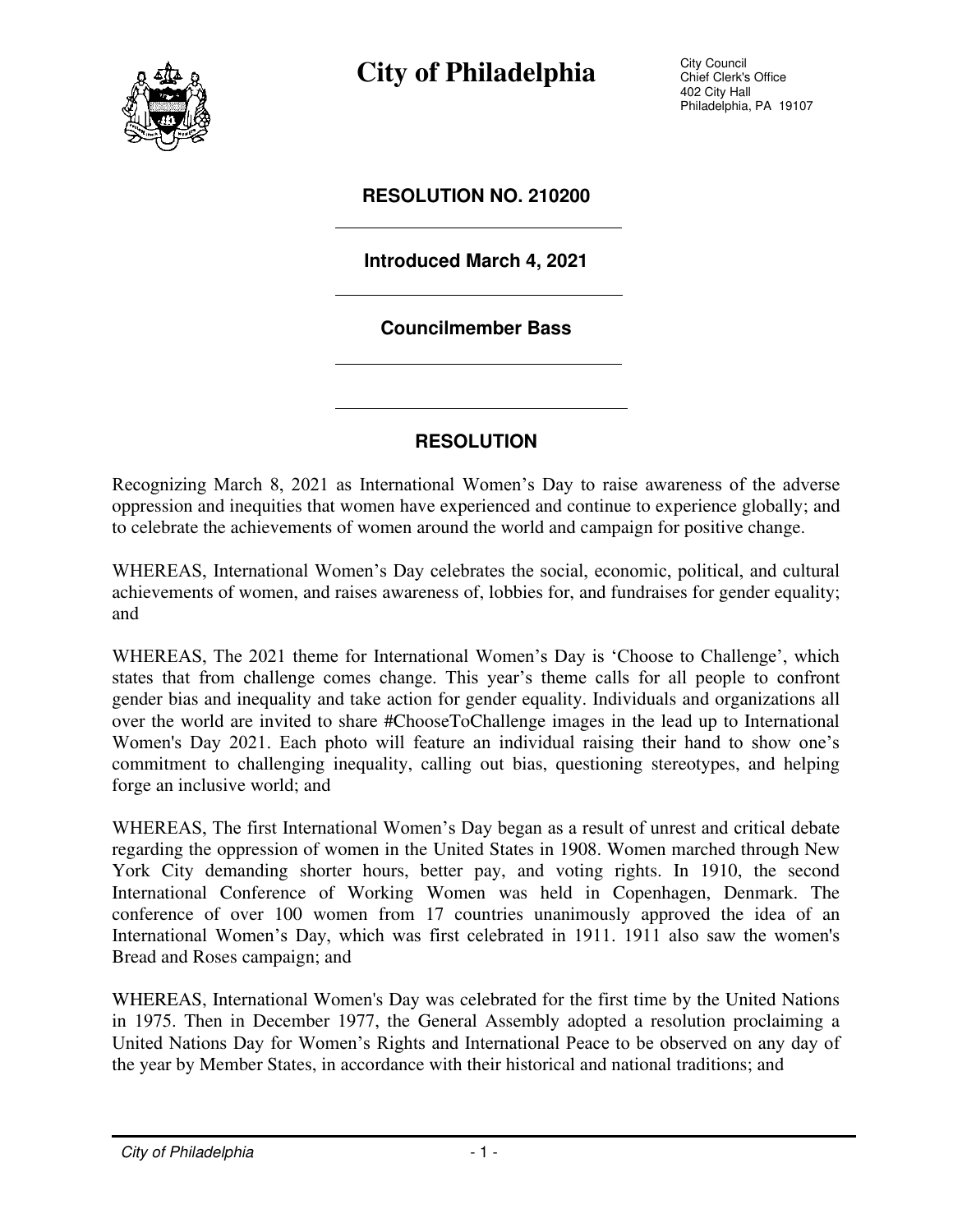## **City of Philadelphia**

RESOLUTION NO. 210200 continued

WHEREAS, The internationalwomensday.com platform was launched in 2001 to celebrate and make visible the achievements of women while continuing the call for accelerating gender parity. The website, which provides useful guidance and resources, adopts an annual campaign theme that is globally relevant for groups and organizations. The International Women's Day website also serves as a significant vehicle for charities. In 2020, a hefty six figure sum was fundraised with 100% of donations going to charity; and

WHEREAS, 2011 saw the 100 year centenary of International Women's Day. United States President Barack Obama proclaimed March 2011 to be "Women's History Month", calling on Americans to mark International Women's Day by reflecting on "the extraordinary accomplishments of women" in shaping the country's history; and

WHEREAS, Since 2015, progress in women's rights has been marginal. While some regions of the world have experienced increases in gender equality, others have experienced declines; and

WHEREAS, Support for women comes in a critical time as women have experienced adverse impacts from the COVID-19 pandemic. Black, Indigenous, and women of color disproportionately work in industries experiencing job losses, and many jobs considered essential, such as nurses, home health aides, and child care workers, are dominated by women; and

WHEREAS, Vision 2020, headquartered at Drexel University's Institute for Women's Health and Leadership, is a nonpartisan national women's equality coalition. Vision 2020 is presenting Women 100, the largest celebration in the United States of the 19th Amendment to the Constitution. The coalition will host events and programming on March 18th and throughout the year on building a movement towards achieving women's equality; and

WHEREAS, Women's Way is one of the largest nonprofit organizations in the Greater Philadelphia region dedicated to mobilizing and empowering women, as well as uniting organizations, generations, and individuals to inspire change. For over 40 years, Women's Way has invested over \$23 million to women and their families in the Philadelphia region; and

WHEREAS, The Women's Campaign International, based in Philadelphia, has worked to empower women and girls to advocate, lead, and participate in economic development, political action, and peacemaking in 45 countries; and

WHEREAS, The Womanist Working Collective is a social action and support collective for cis and trans Black womyn, femmes, and gender non-conforming folks. The collective focuses on improving the quality of life of Black womyn and femmes through community organizing, philanthropy, and self-care; and

WHEREAS, My Sister's Keeper Collective is a nonprofit based in Philadelphia which began as a collective of public school professionals committed to addressing the achievement and discipline gap for girls, specifically by focusing on understanding trauma as it is uniquely experienced by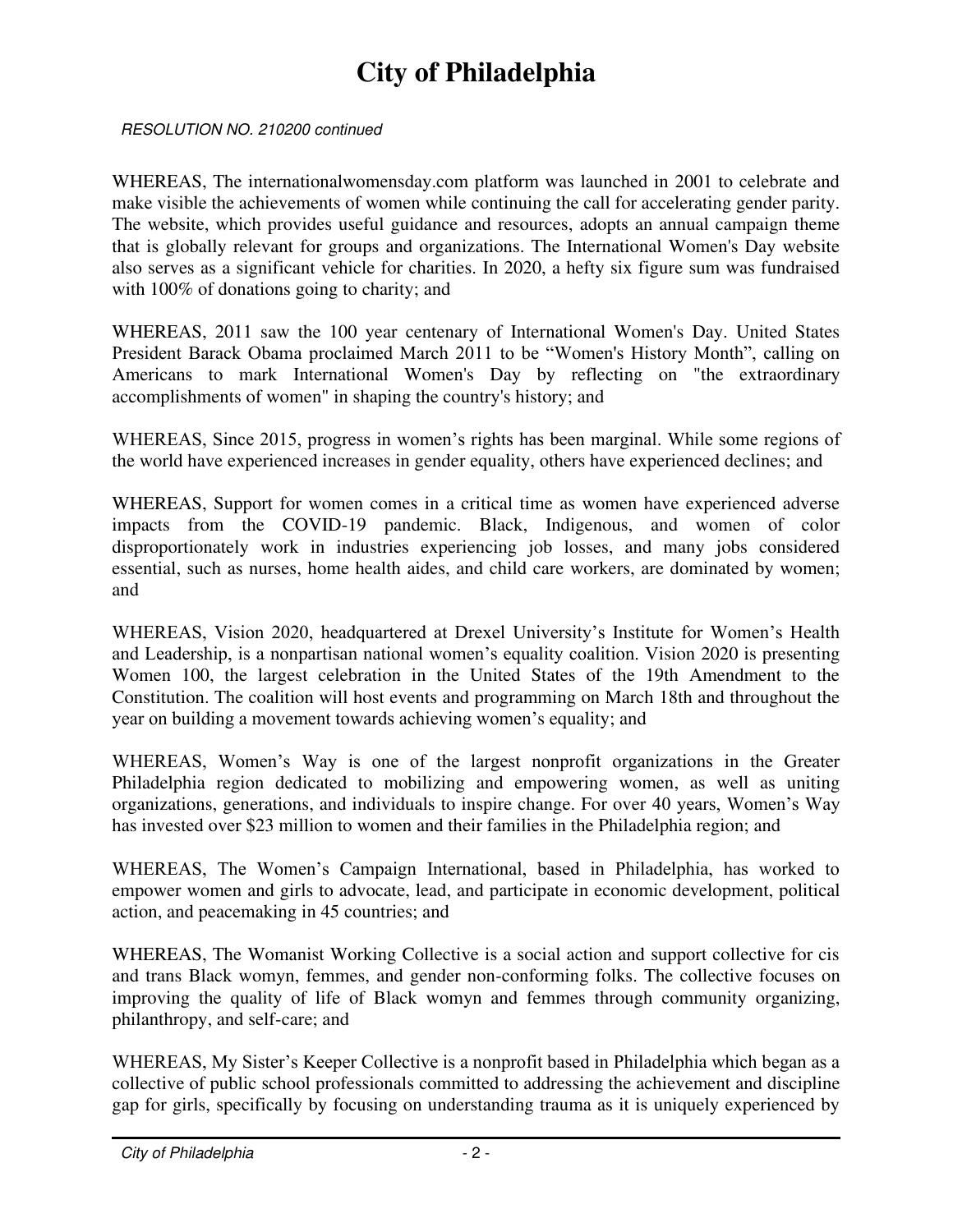### **City of Philadelphia**

#### RESOLUTION NO. 210200 continued

young women of color. The collective seeks to empower young women to identify educational goals, and to support success by identifying resources and collaborating with caregivers, teachers, counselors, and agency professionals to share ideas, strategies and best practices; and

WHEREAS, Woman Organized Against Rape is a sexual assault crisis center based in Philadelphia which works daily in the fight against sexual violence, as well as in protecting women's rights. The center has been able to provide free services and integrate Latin American and Hispanic feminist value through outreach and prevention, as American feminism has historically not been intercultural; and

WHEREAS, It is important that we continue to highlight the inequities and achievements of women, and amplify the diverse voices of women around the world as we celebrate International Women's Day and Women's History Month; now, therefore, be it

RESOLVED, THAT THE CITY COUNCIL OF PHILADELPHIA, That Council does hereby recognize March 8, 2021 as International Women's Day to raise awareness of the adverse oppression and inequities that women have experienced and continue to experience globally; and to celebrate the achievements of women around the world and campaign for positive change.

FURTHER RESOLVED, That an Engrossed copy of this resolution be presented to Vision 2020, Women's Way, The Women's Campaign International, The Womanist Working Collective, My Sister's Keeper Collective, and Woman Organized Against Rape, further evidencing the sincere admiration and respect of this legislative body.